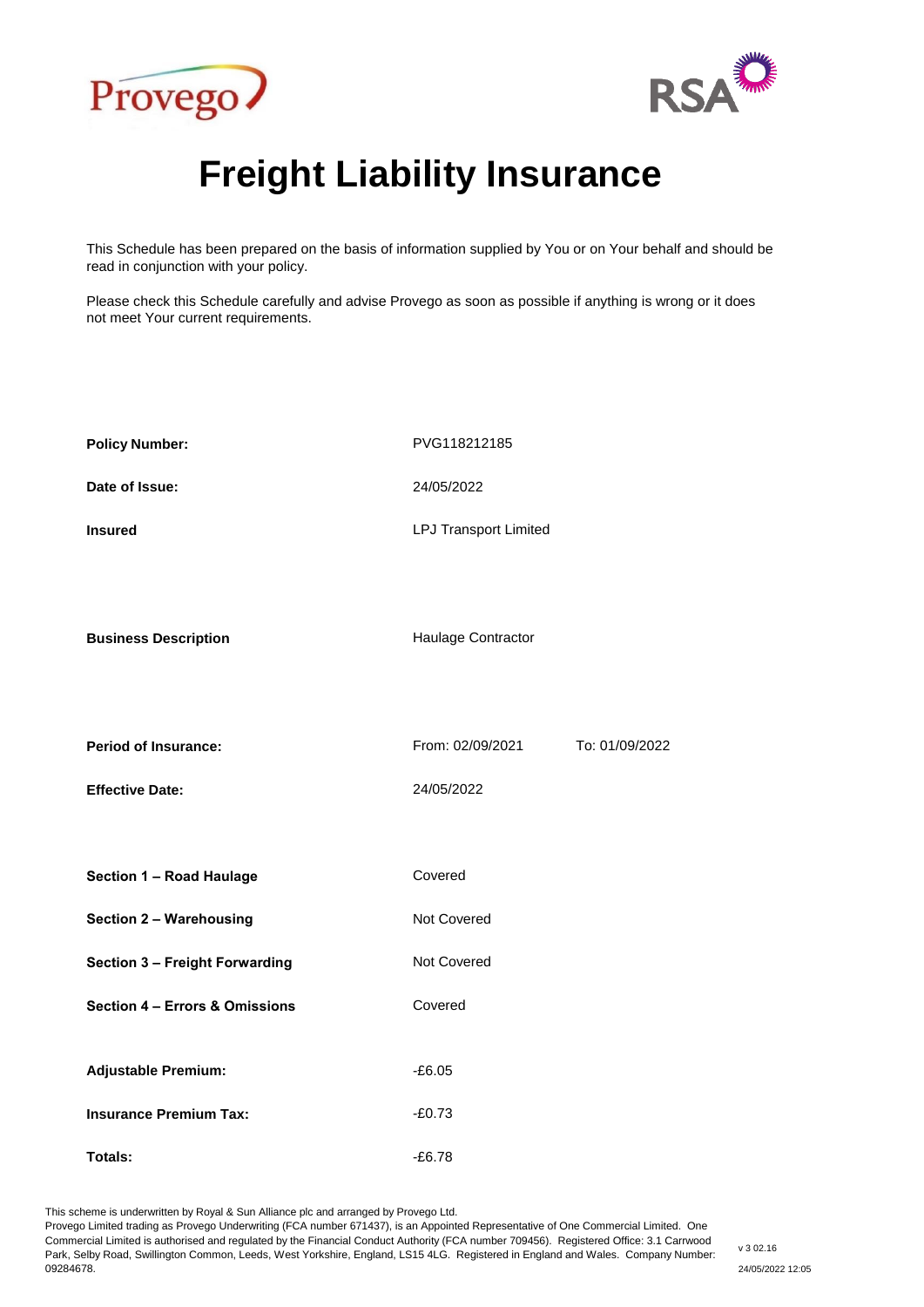



## **Section 1 – Road Haulage Covered**

| <b>Contract Conditions</b><br>applicable               | Limit            | <b>Deterioration</b> | No. Vehicles /<br><b>Turnover</b> |
|--------------------------------------------------------|------------------|----------------------|-----------------------------------|
| Road Haulage Association<br>(2020) or earlier editions | £5,000 per tonne | No.                  | £20,000                           |
| Road Haulage Association<br>(2020) or earlier editions | £6,500 per tonne | No.                  | £25,000                           |
| Road Haulage Association<br>(2020) or earlier editions | £9,000 per tonne | No.                  | £450,000                          |
| <b>Full Value Liability</b>                            | £100,000         | No.                  | £955,000                          |
| CMR (UK)                                               | £350,000         | No.                  | £50,000                           |

| <b>Vehicle Limit</b>      | £350,000                                                                                                                                                   |
|---------------------------|------------------------------------------------------------------------------------------------------------------------------------------------------------|
| <b>Territorial Limits</b> | <b>British Isles</b>                                                                                                                                       |
| <b>Event Limit</b>        | £350,000                                                                                                                                                   |
| <b>Annual Turnover</b>    | £1,500,000                                                                                                                                                 |
| <b>Excess</b>             | £250 other than: £50 in respect of Full Value Liability (maximum<br>Load Limit £12,500), £1,000 in respect of Theft of Thief<br><b>Attractive Property</b> |

This scheme is underwritten by Royal & Sun Alliance plc and arranged by Provego Ltd.

Provego Limited trading as Provego Underwriting (FCA number 671437), is an Appointed Representative of One Commercial Limited. One Commercial Limited is authorised and regulated by the Financial Conduct Authority (FCA number 709456). Registered Office: 3.1 Carrwood Park, Selby Road, Swillington Common, Leeds, West Yorkshire, England, LS15 4LG. Registered in England and Wales. Company Number: 09284678.

v 3 02.16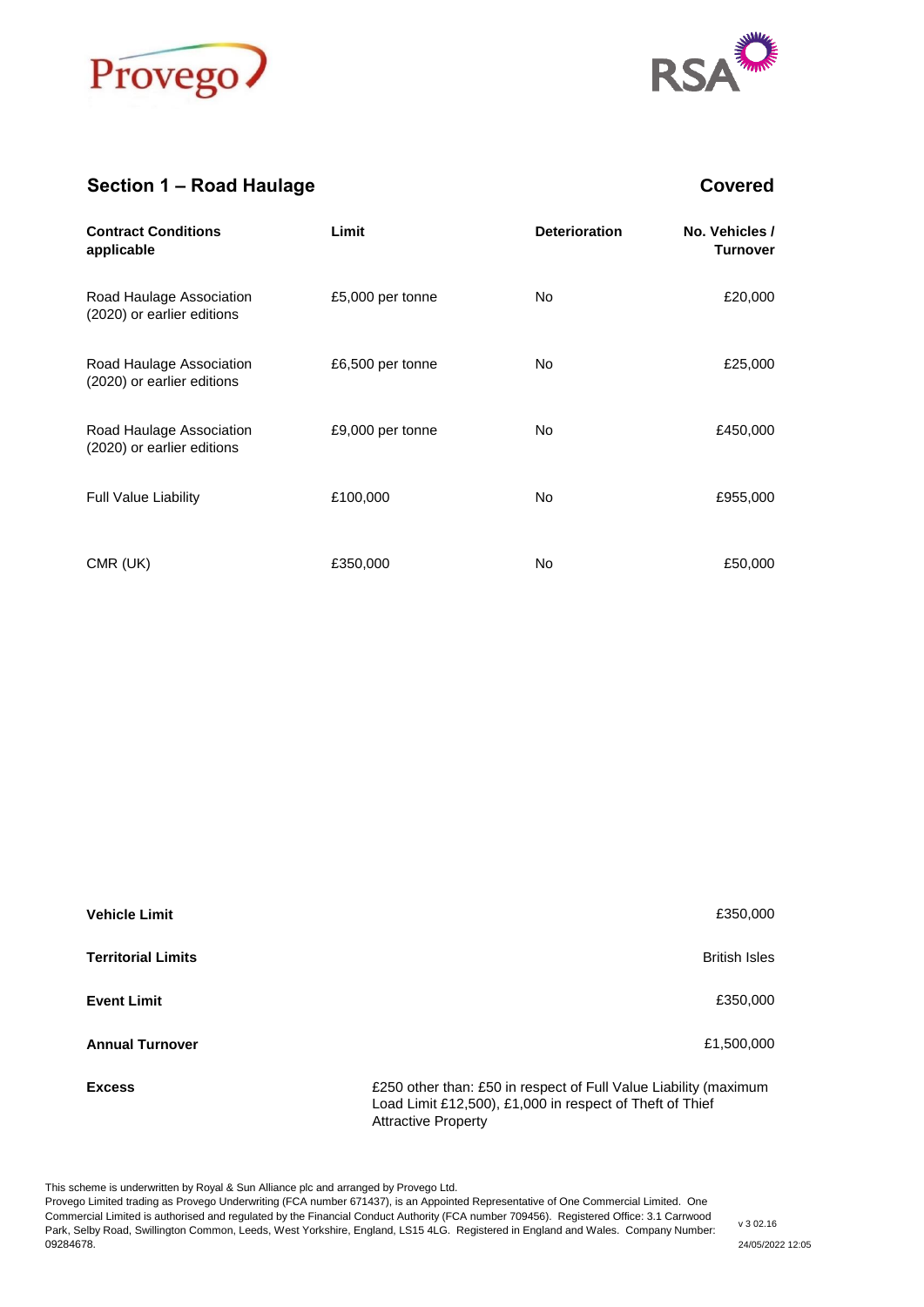



#### **Optional Extensions**

**Max any one trailer: Total Value of all Trailers Excess**

**Mixer Drum Cover Not Covered** 

**Excess** Not Applicable **Value of any one drum** Not Applicable **Value of any one drum Number of Vehicles** Not Applicable Not Applicable Not Applicable Not Applicable Not Applicable

**Endorsements applicable:**

Not Applicable

#### **Trailers Not Covered**

Not Applicable Not Applicable Not Applicable

This scheme is underwritten by Royal & Sun Alliance plc and arranged by Provego Ltd.

Provego Limited trading as Provego Underwriting (FCA number 671437), is an Appointed Representative of One Commercial Limited. One Commercial Limited is authorised and regulated by the Financial Conduct Authority (FCA number 709456). Registered Office: 3.1 Carrwood Park, Selby Road, Swillington Common, Leeds, West Yorkshire, England, LS15 4LG. Registered in England and Wales. Company Number: 09284678.

v 3 02.16 24/05/2022 12:05

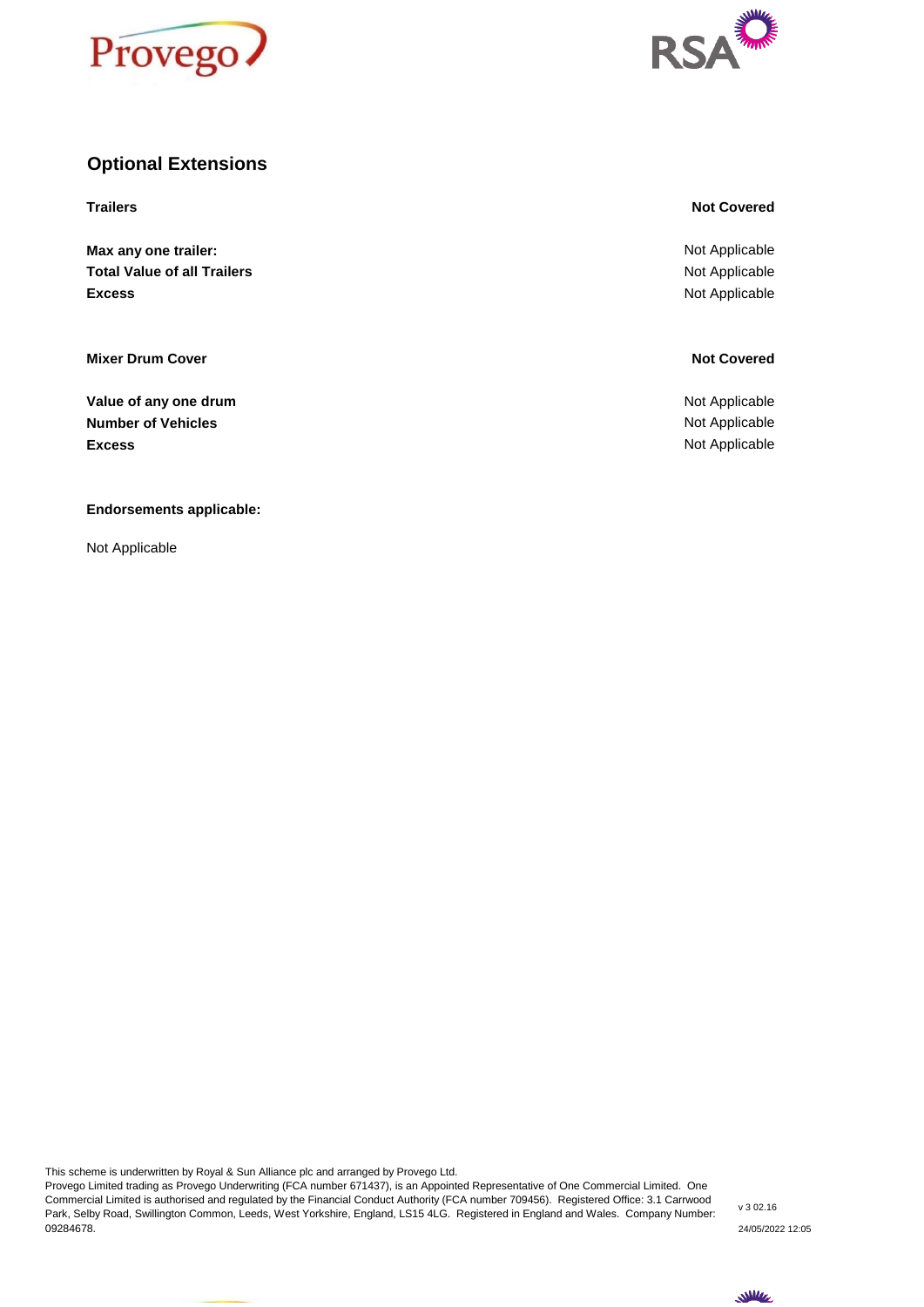



#### **Section 2 – Warehousing <b>Not Covered Not Covered**

**Contract Conditions Cover/Limit** Location Address Location Limit **applicable**

**Cover/Limit Location Address**

**Excess** Not Covered

**Endorsements applicable:** Not Applicable

This scheme is underwritten by Royal & Sun Alliance plc and arranged by Provego Ltd.

Provego Limited trading as Provego Underwriting (FCA number 671437), is an Appointed Representative of One Commercial Limited. One Commercial Limited is authorised and regulated by the Financial Conduct Authority (FCA number 709456). Registered Office: 3.1 Carrwood Park, Selby Road, Swillington Common, Leeds, West Yorkshire, England, LS15 4LG. Registered in England and Wales. Company Number: 09284678.

v 3 02.16 24/05/2022 12:05



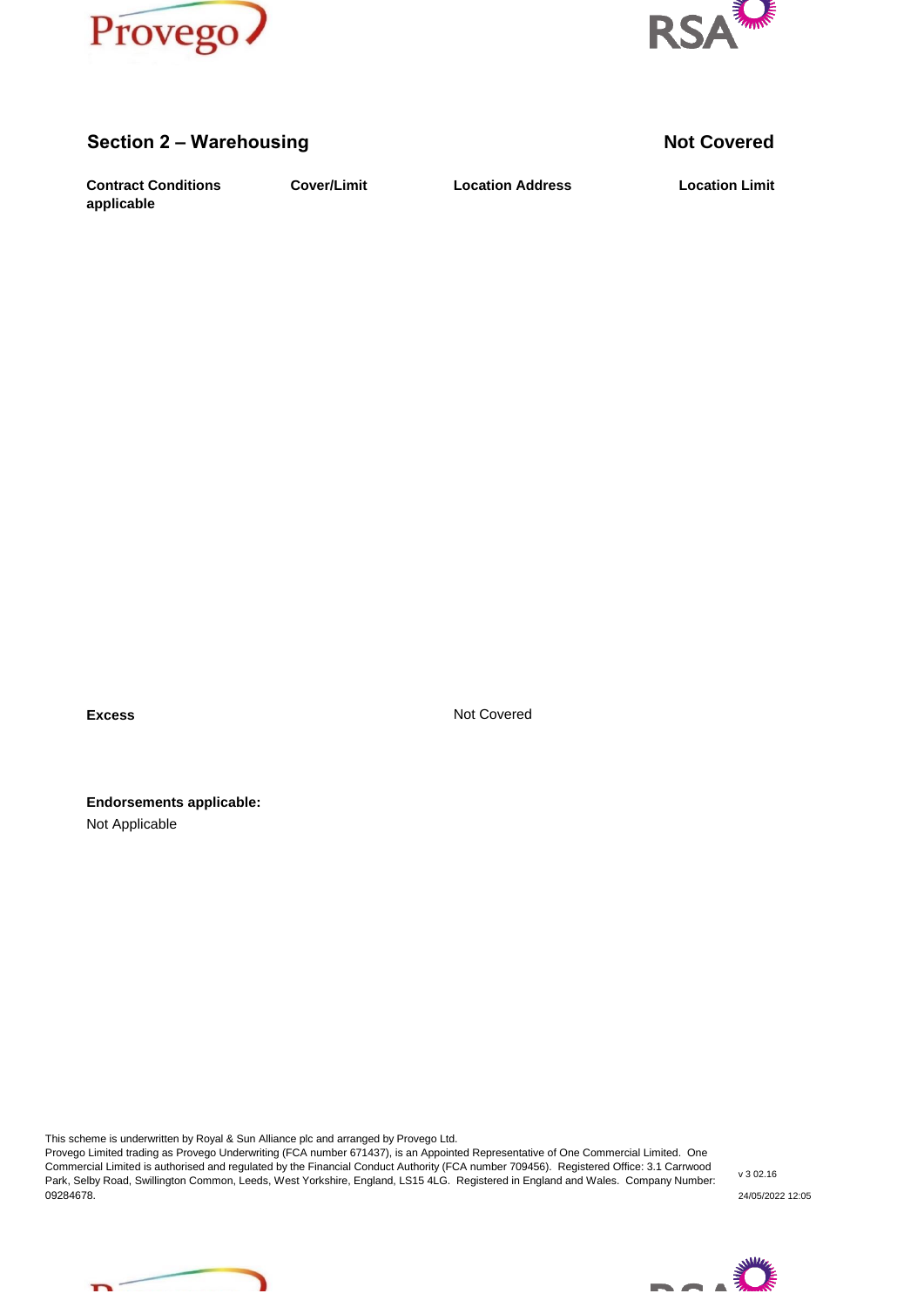



## **Section 3 – Freight Forwarding <b>Not Covered Not Covered**

**Contract Conditions applicable Limits** 

**Territorial Limits Conveyance Limit**

Not Applicable Not Applicable

**Excess** Not Covered

Not Applicable **Endorsements applicable:**

This scheme is underwritten by Royal & Sun Alliance plc and arranged by Provego Ltd.

Provego Limited trading as Provego Underwriting (FCA number 671437), is an Appointed Representative of One Commercial Limited. One Commercial Limited is authorised and regulated by the Financial Conduct Authority (FCA number 709456). Registered Office: 3.1 Carrwood Park, Selby Road, Swillington Common, Leeds, West Yorkshire, England, LS15 4LG. Registered in England and Wales. Company Number: 09284678.





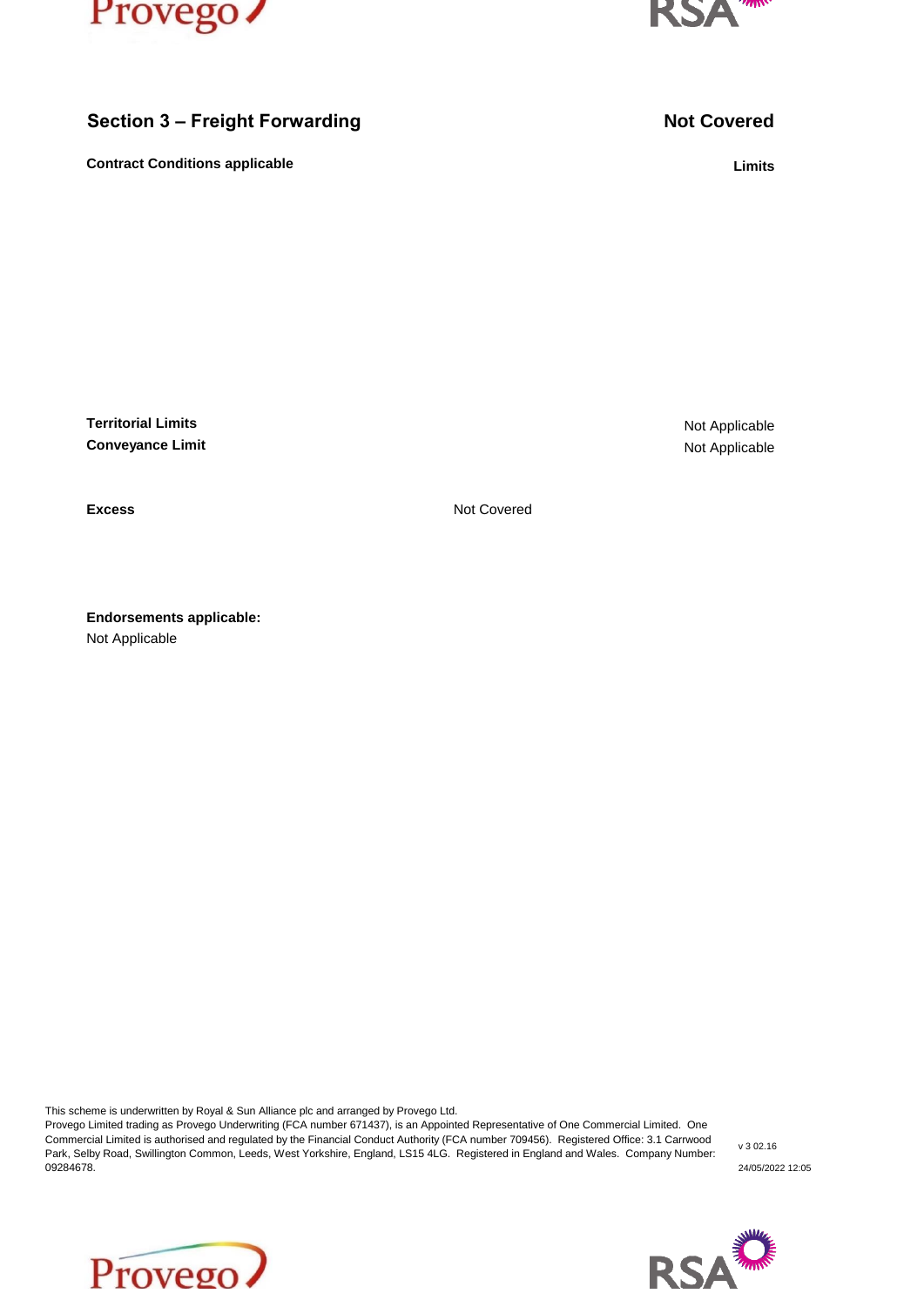



#### **Section 4 – Errors & Omissions Covered**

**The maximum amount We will pay in the aggregate EXACTE 1000 EXACTE 1000 EXACTE 1000 for all claims made against You during the Period of Insurance**

**Excess** £500

This scheme is underwritten by Royal & Sun Alliance plc and arranged by Provego Ltd.

Provego Limited trading as Provego Underwriting (FCA number 671437), is an Appointed Representative of One Commercial Limited. One Commercial Limited is authorised and regulated by the Financial Conduct Authority (FCA number 709456). Registered Office: 3.1 Carrwood Park, Selby Road, Swillington Common, Leeds, West Yorkshire, England, LS15 4LG. Registered in England and Wales. Company Number: 09284678. 24/05/2022 12:05

v 3 02.16



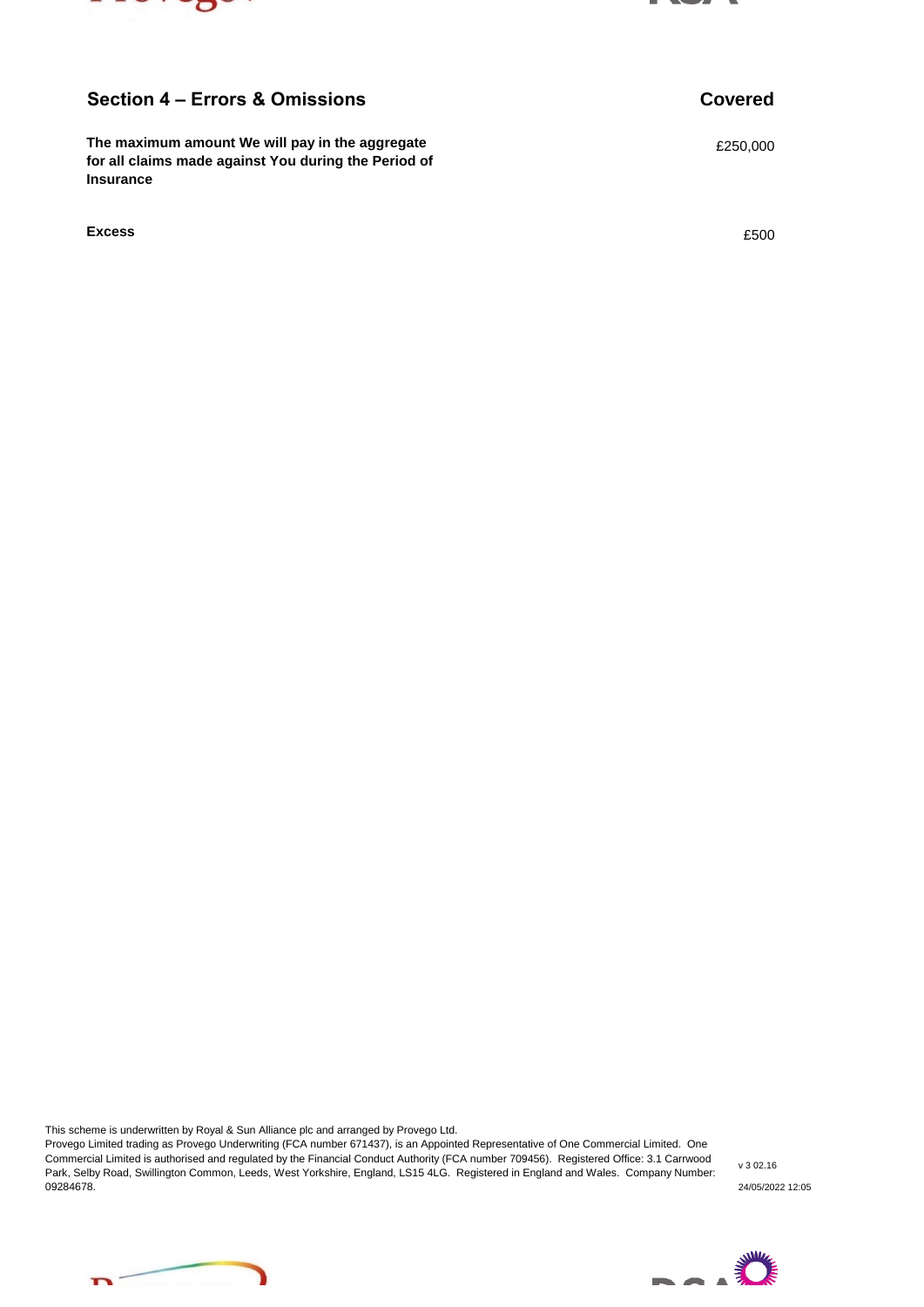



### **Reporting Claims**

#### **When reporting a claim quote reference: T002488X and the policy number shown on the first page of this Schedule. Claims must be notified to:**

| Telephone: (during normal working hours): | 0161 235 3876                                                                           |
|-------------------------------------------|-----------------------------------------------------------------------------------------|
| Fax:                                      | 0161 235 3903                                                                           |
| Email:                                    | Provego.claims@uk.rsagroup.com                                                          |
| Write to:                                 | Freight Liability Claims Department,<br>RSA,<br>17 York Street,<br>Manchester<br>M2 3GR |

This scheme is underwritten by Royal & Sun Alliance plc and arranged by Provego Ltd.

Provego Limited trading as Provego Underwriting (FCA number 671437), is an Appointed Representative of One Commercial Limited. One Commercial Limited is authorised and regulated by the Financial Conduct Authority (FCA number 709456). Registered Office: 3.1 Carrwood Park, Selby Road, Swillington Common, Leeds, West Yorkshire, England, LS15 4LG. Registered in England and Wales. Company Number: 09284678.

v 3 02.16

24/05/2022 12:05